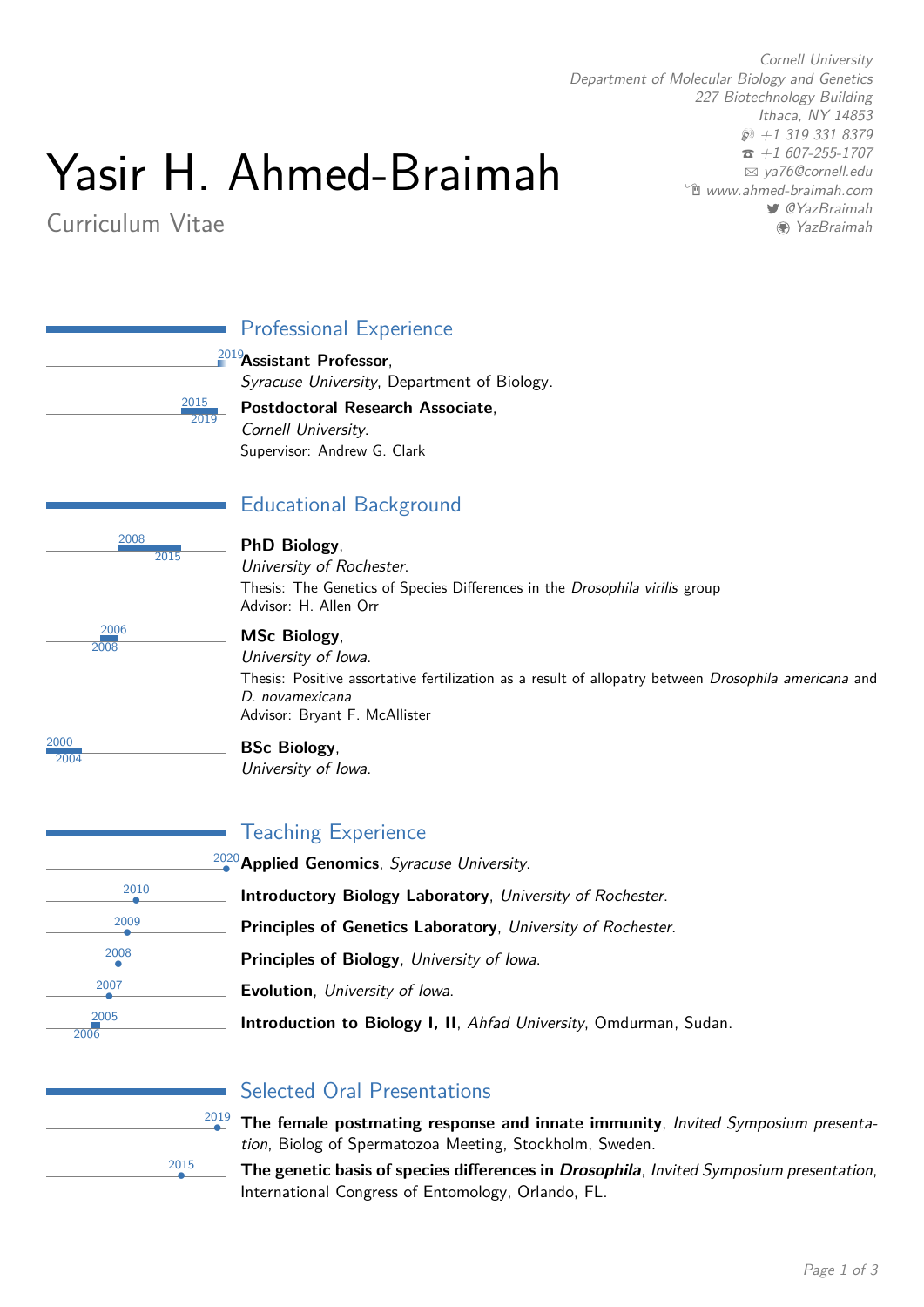2013 2011 2008

*•* **Multiple genes cause postmating, prezygotic reproductive isolation between** *Drosophila americana* **and** *D. virilis*, *oral presentation*, Biology of Spermatozoa Meeting, Sheffield, UK.

*•* **The genetic basis of postmating, prezygotic reproductive isolation between** *Drosophila americana* **and** *D. virilis*, *Abstract*, Society for the Study of Evolution Meeting, Norman, OK.

*•* **Assortative fertilization as <sup>a</sup> consequence of allopatry between** *Drosophila americana* **and** *D. novamexicana*, *Abstract*, Society for the Study of Evolution Meeting, Minneapolis, MN.

## Publications

#### Peer reviewed

2018

2018

2017

2016

2016

2015

2012

**1.** E. C. Degner<sup>t</sup>, **Y. H. Ahmed-Braimah**<sup>†</sup>, K. Borziak, M. F. Wolfner, L. C. Harrington, *and S. Dorus*, "Reproductive Functions and Genetic Architecture of the Seminal Fluid and Sperm Proteomes of the Mosquito *Aedes aegypti*". *Molecular and Cellular Proteomics*, mcp.RA118.001067, Dec 2018.

- *† equal contribution*
- *•* **<sup>2</sup>**, *Z. Zhang, Y. H. Ahmed-Braimah, M. L. Goldberg, and M. F. Wolfner*, "Calcineurin Dependent protein Phosphorylation Changes During Egg Activation in *Drosophila melanogaster* ". *Molecular and Cellular Proteomics*, mcp.RA118.001076, Nov 2018.
- *•* **<sup>3</sup>**, *Y. H. Ahmed-Braimah, R. L. Unckless, and A. G. Clark*, "Evolutionary Dynamics of Male Reproductive Genes in the *Drosophila virilis* Subgroup". *G3*, vol. 7, pp. 3145-3155, Sep. 2017.
- *•* **<sup>4</sup>**, *Y. H. Ahmed-Braimah*, "Multiple Genes Cause Postmating Prezygotic Reproductive Isolation in the *Drosophila virilis* Group". *G3*, vol. 6, pp. 4067-4076, Dec. 2016.
- 5, C. Alfonso-Parra<sup>†</sup>, Y. H. Ahmed-Braimah<sup>†</sup>, E. C. Degner, F. W. Avila, S. M. Villarreal, *J. A. Pleiss, M. F. Wolfner, and L. C. Harrington*, "Mating-Induced Transcriptome Changes in the Reproductive Tract of female *Aedes aegypti*". *PLoS Neglected Tropical Diseases*, vol. 10, p. e0004451, Feb. 2016.
	- *† equal contribution*
- *•* **<sup>6</sup>**, *Y. H. Ahmed-Braimah and A. L. Sweigart*, "A Single Genes Causes an Interspecific Difference in Pigmentation in *Drosophila*". *Genetics*, vol. 200, pp. 331-342, May. 2015.
- *•* **<sup>7</sup>**, *Y. H. Ahmed-Braimah and B. F. McAllister*, "Rapid Evolution of Assortative Fertilization between Recently Allopatric Species of of *Drosophila*". *International Journal of Evolutionary Biology*, vol. 2012, pp. 1-9, Jan. 2012.

#### Pre-print

2019 *•* **<sup>8</sup>**, *N. B. Stewart, Y. H. Ahmed-Braimah, D. Cerne, and B. F. McAllister*, "Female Meiotic Drive Preferentially Segregates Derived Metacentric Chromosomes in *Drosophila*". *(target journal: Genetics)*.

#### In preparation

*•* **<sup>9</sup>**, *Y. H. Ahmed-Braimah and A. G. Clark*, "Interspecific Mating Elicits an Abnormal Immune Response in Female *Drosophila*". *(target journal: Proceedings of the Royal Society - B)*.

*•* **<sup>10</sup>**, *Y. H. Ahmed-Braimah†, S. Y. Delbare†, M. F. Wolfner, and A. G. Clark*, "Impacts of the gut microbiota on the female postmating response in *Drosophila melanogaster* ". *(target journal: Proceedings of the Royal Society - B)*.

*† equal contribution*

*•* **<sup>12</sup>**, *Y. H. Ahmed-Braimah, K. M. Dunworth, E. L. Gonzalez, and A. G. Clark*, "Rapid Evolution of Seminal Fluid Proteins in the *Drosophila virilis* group". *(target journal: Ecology and Evolution)*.